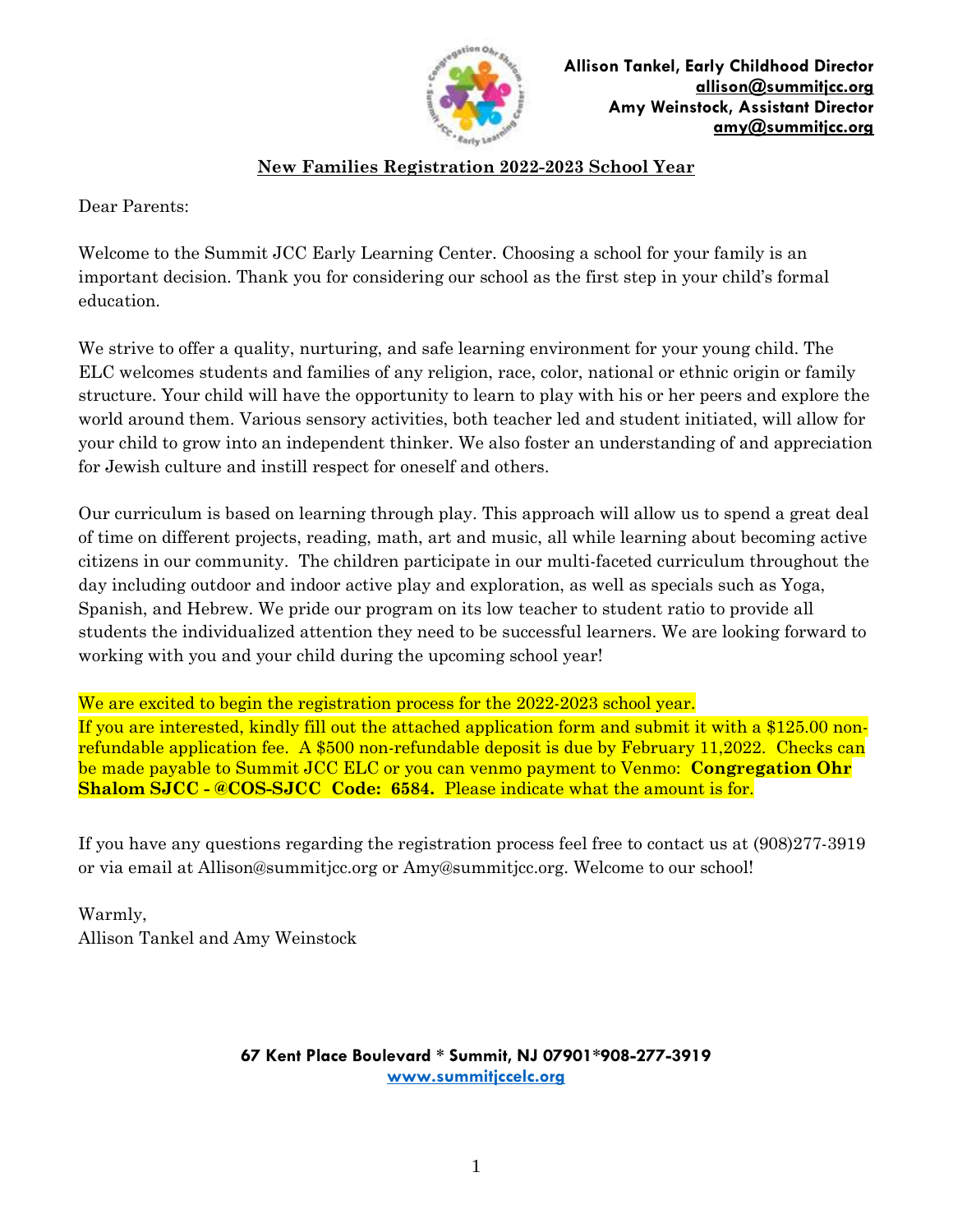# **CLASS DESCRIPTIONS**

## *DOODLEBUGS (Junior Twos)*

Children must be turning 2 years old between October 1, 2022 and March 31, 2023. Parents have the option of enrolling a child for *2 mornings*. Class meets from 9:00am – 11:00am.

## *SEEDLINGS (Twos)*

Children must be 2 years old by September 30, 2022. Parents have the option of enrolling a child for *3, 4, or 5 half or full days*. Class meets from 9:00am – 12:00pm or 9:00am-2:00pm.

## *SPROUTS (Threes)*

Children must be 3 years old by September 30, 2022. Parents have the option of enrolling a child *for 3 long days and 2 short days, 4 half days, 4 full days, 5 half days or 5 full days*. Class meets from 9:00 a.m. to 12:30 pm or 9:00am – 2:00pm.

# *TREES (Pre K/Fours)*

Children must be 4 years old by September 30, 2022. Parents have the option of enrolling a child for *5 days* from 9:00am – 2:00pm.

\*\*\*\*For children under the age of 4 will have a rest period for a minimum of 30 minutes\*\*\*\*

## *EARLY CARE (all ages) 8:30am-9:00am*

The children in this program may be dropped off before school begins and participate in structured playtime for 1 to 5 days a week.

# *STAY AND PLAY FUN (Seedlings, Sprouts and Trees) –2:00pm – 3:00pm(Monday-Thursday)*

The children in this program may extend their day from 2:00pm–3:00pm and participate in structured playtime for 1 to 4 days a week. There is no class on Fridays.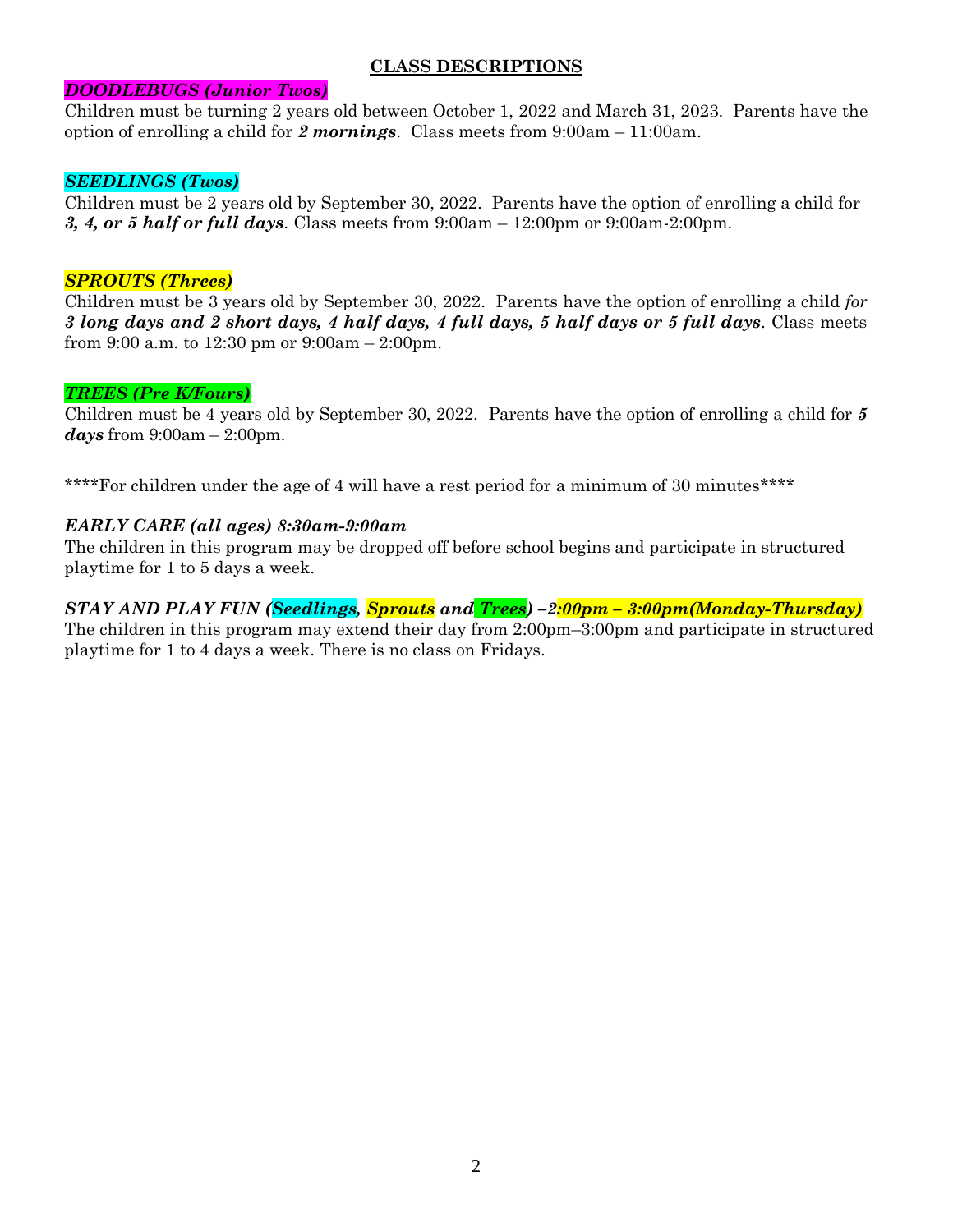

# Summit JCC Early Learning Center 2022-2023 Registration Form

*Please submit one form per child. Please print clearly.*

| Child's Full Name                 |                                   |
|-----------------------------------|-----------------------------------|
|                                   |                                   |
|                                   |                                   |
| Parent/Guardian 1:                | Parent/Guardian 2:                |
| Name:                             | Name:                             |
| <b>Address:</b>                   | Address:                          |
| <i>(if different from above):</i> | <i>(if different from above):</i> |
| <b>Cell Phone:</b>                | <b>Cell Phone:</b>                |
| <b>Employer Name / Address:</b>   | <b>Employer Name / Address:</b>   |
| <b>Business Phone:</b>            | <b>Business Phone:</b>            |
| Email:                            | Email:                            |

**New Families:** Tell us who referred you to our school and the family will receive a \$100 tuition credit.

Referred by:

Are you a COS-SJCC member (circle one): Yes or No Year joined: \_\_\_\_\_\_\_\_\_\_\_\_\_\_\_\_\_\_

#### **DOODLEBUGS \_ JUNIOR TWOS\_18-24 MONTHS OLD children**

| (must be 2 years old between 10/1/22 and 3/31/23), Class begins on September 19th. |            |     |                   |         |
|------------------------------------------------------------------------------------|------------|-----|-------------------|---------|
| <b>CHOICE</b><br><b>DAYS</b><br><b>TIMES</b><br><b>TUITION</b><br><b>CLASS</b>     |            |     |                   |         |
|                                                                                    | 2 Mornings | M,W | $9:00 - 11:00$ am | \$2,310 |

#### **SEEDLINGS\_ 2 to 3 YEAR OLD PROGRAM (must be 2 by 9/30/2022)**

| <b>CHOICE</b> | <b>CLASS</b>       | <b>DAYS</b> | <b>TIMES</b>             | <b>TUITION</b> |
|---------------|--------------------|-------------|--------------------------|----------------|
|               | 3 Mornings         | T,TH,F      | $9:00 - 12:00 \text{pm}$ | \$4,620        |
|               | 4 Mornings         | T-F         | $9:00 - 12:00 \text{pm}$ | \$6,010        |
|               | <b>4 Full Days</b> | T-F         | $9:00 - 2:00 \text{pm}$  | \$8,380        |
|               | 5 Mornings         | M-F         | $9:00 - 12:00 \text{pm}$ | \$7,230        |
|               | 5 Full Days        | $M-F$       | $9:00 - 2:00 \text{pm}$  | \$10,410       |

 *\*Full Day class options will include the following enrichments. (Science, Art, Music, Yoga, Soccer, Spanish) Enrichment offerings may be subject to change.*

**There is a minimum number of students needed to run all programs**.

**A 3 Full day option is available on request.**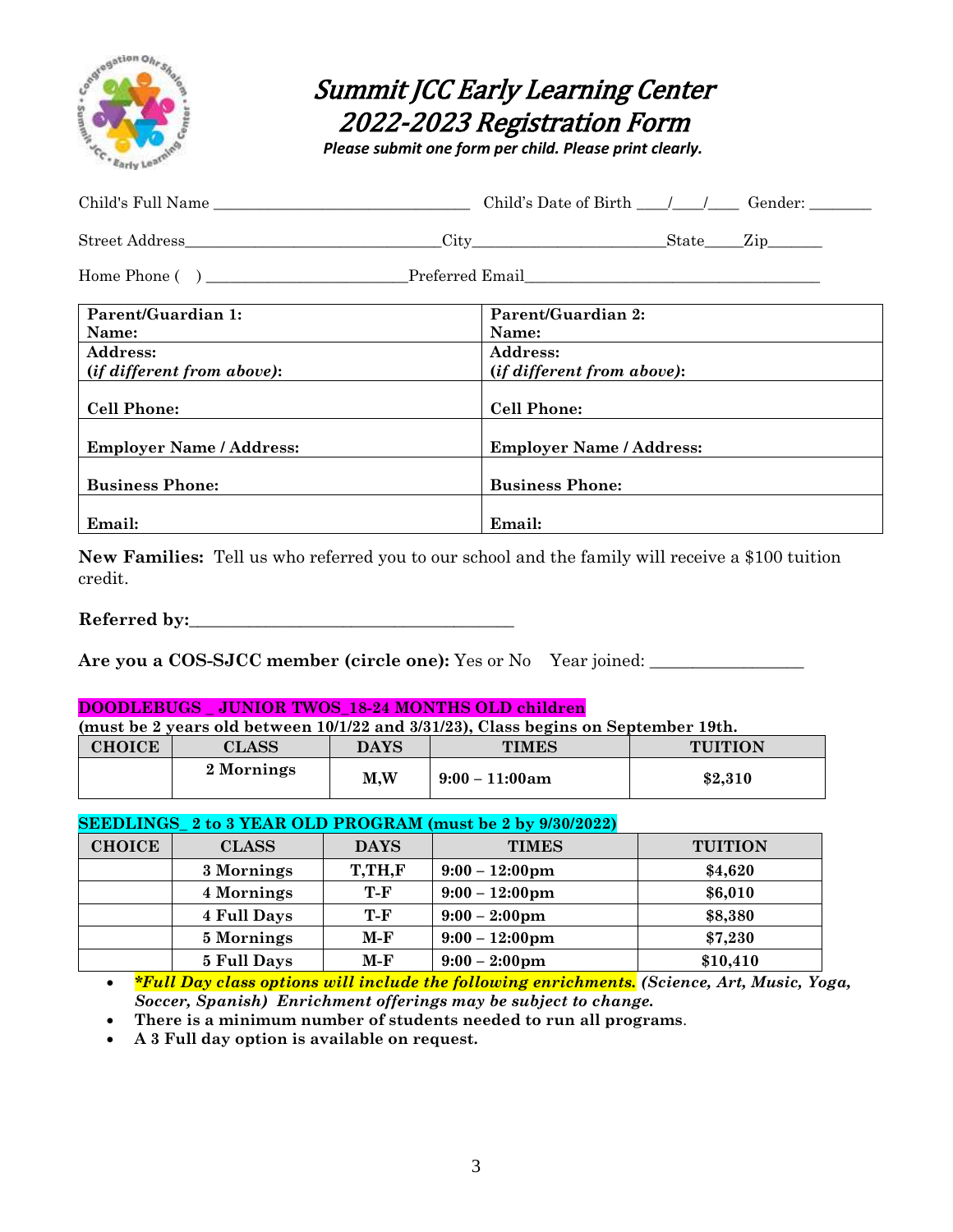|  |  | SPROUTS_3 to 4 YEAR OLD PROGRAM (must be 3 by 9/30/22) |  |
|--|--|--------------------------------------------------------|--|
|--|--|--------------------------------------------------------|--|

| <b>CHOICE</b> | <b>CLASS</b>                 | <b>DAYS</b>                   | <b>TIMES</b>                                                   | <b>TUITION</b> |
|---------------|------------------------------|-------------------------------|----------------------------------------------------------------|----------------|
|               | 3 Long Days,<br>2 Short Days | M, W, TH (LD's)<br>T, F(SD's) | $9:00 - 2:00 \text{pm (LD)*}$<br>$9:00 - 12:30 \text{pm (SD)}$ | \$9,300        |
|               | 4 Half Days                  | T-F                           | $9:00 - 12:30 \text{pm}$                                       | \$6,770        |
|               | <b>4 Full Days</b>           | T-F                           | $9:00 - 2:00 \text{pm*}$                                       | \$8,460        |
|               | 5 Half Days                  | $M-F$                         | $9:00 - 12:30 \text{pm}$                                       | \$7,960        |
|               | 5 Full Days                  | M-F                           | $9:00 - 2:00 \text{pm*}$                                       | \$10,500       |

- *\*Full Day class options will include the following enrichments. (Science, Art, Music, Yoga, Soccer, Spanish) Enrichment offerings may be subject to change.*
- **There is a minimum number of students needed to run all programs**.

|                                           |                      |           | <b>TREES 4 to 5 YEAR OLD PRE-K PROGRAM (must be 4 by 9/30/22)</b> |         |
|-------------------------------------------|----------------------|-----------|-------------------------------------------------------------------|---------|
| $\sim$ $\sim$ $\sim$ $\sim$ $\sim$ $\sim$ | $\sim$ $\sim$ $\sim$ | $-1 - -1$ | $-$                                                               | $- - -$ |

| CHOICE | ${\rm LASS}$            | $\mathbf{DAYS}$ | TIMES                 | JITION   |
|--------|-------------------------|-----------------|-----------------------|----------|
|        | 5 Full D<br><b>Davs</b> | M-F             | $9:00-2:00 \text{pm}$ | \$10.500 |

- **The Trees Full Day includes an enriched academic day and the** *following enrichments. (Science, Music, Yoga, Soccer, Spanish) Enrichment offerings may be subject to change.*
- **There is a minimum number of students needed to run all programs**.

# **EARLY CARE AND STAY AND PLAY (offered for our Seedlings, Sprouts and Trees)**

| <b>Early Care</b><br>Hours | $M-F^*$  | $8:30am - 9:00am$       | \$1.040 |
|----------------------------|----------|-------------------------|---------|
| <b>Stay and Play</b>       | $M-TH**$ | $2:00 - 3:00 \text{pm}$ | \$1,610 |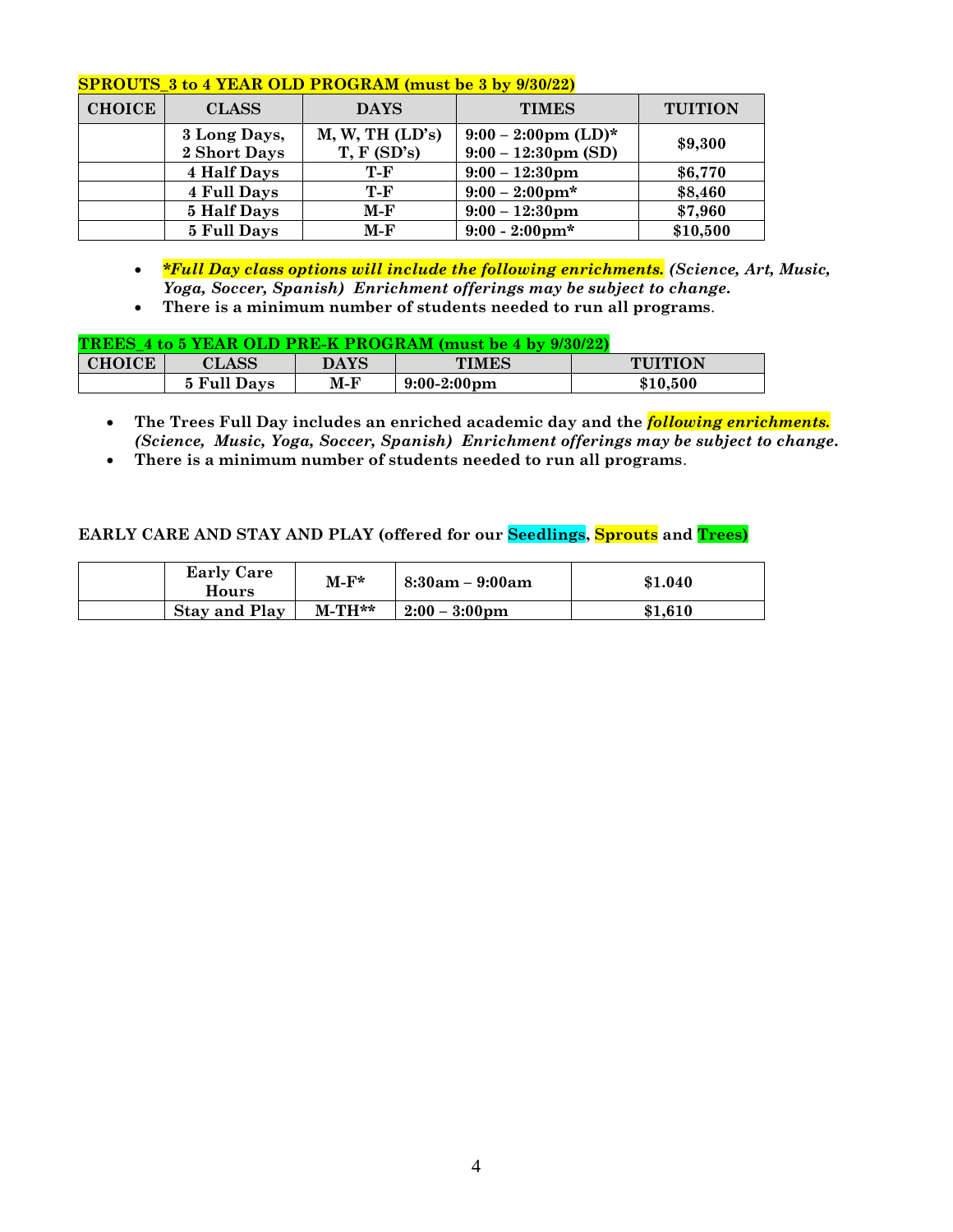# **SJCC EARLY LEARNING CENTER 2022-2023 REGISTRATION, CONTRACT AND TUITION POLICIES**

- Upon registration, we require a non-refundable registration fee of \$125 (per application). Please make checks payable to the Summit JCC ELC.
- **There is a 5% non-refundable security fee surcharge per child.** This will be billed on July 1 along with the July 1 tuition payment.
- **COS-SJCC Members Discount**: Any COS-SJCC paying Member in good standing will receive a 10% decrease in **tuition** fees. This does not apply to early care/extended days' classes.
- **Sibling discount:** Parents enrolling more than one child will pay full tuition for the highest tuition amount and 10% less for each additional child (for morning program tuition only).
- First tuition payment of \$500 is due on February 11, 2022. Remaining equal payments are due on July 1, 2022 and November 1, 2022.
- Payment plans are available for those in need.
- For SJCC-ELC families who have a child enrolled in our 2's, 3's or Pre-K morning programs (and whose eldest child is Kindergarten-aged or younger), **COS-SJCC Membership will be included in your tuition** for the upcoming school year. The membership will remain active through June 30, 2022 for families enrolled in good standing. See next page for details.
- THERE WILL BE A \$30 FEE FOR ANY RETURNED CHECKS.

### **REFUND POLICY**

- No credit or refund is available for illness, safety, holidays, vacations, inclement weather, early withdrawals or any other emergency.
- Refunds cannot be made for temporary withdrawals or absences. A 30-day written notice of withdrawal is required prior to the effective date of withdrawal due to relocation (determined by a primary house move of over a 15 mile distance).
- Any mutually agreed upon permanent change to a student's program may require a written 30 day notice and may be subject to an administrative fee. Any refund of tuition under this policy will be made on a pro-rated basis.
- Any withdrawal made from the start of the registration period through February 11, 2022 (will result in a refund of the deposit paid, **minus** the non-refundable application fee.
- If you wish to decrease the number of days attended in any manner, the request must be made in writing by June 15, 2022. Any decrease in hours or days attended between June 15, 2022 and August 1, 2022will only receive 50% of the amount refunded. Any decrease in hours or days attended made between August 1, 2022 and September 2, 2022 will only receive 75% of the amount refunded. After September 3, any decrease in hours or days will not be refunded. \*A \$25.00 administration fee may be imposed for multiple schedule changes.
- If, at the Director's discretion, it is determined that our program is inappropriate for a particular child's needs prior to the child attending school, then the deposit will be refunded. If the Director feels that, after a reasonable length of time, a child has not adjusted to school and should not attend, tuition will be refunded on a pro-rated basis.

# **Classes will be filled on a first-come, first-served basis.**

#### **The SJCC ELC reserves the right to modify or cancel a class due to insufficient enrollment. IMMUNIZATION POLICY**

 Every child who is enrolled at the Summit JCC Early Learning Center must be up-to-date on all immunizations required for children his or her age by the NJ State Department of Health and must have a Universal Health Form, signed by the physician and an Immunization Record filed with the school office before the child enters our program.

## **\*\* New for the 2022-2023 school year: all children** *may* **be required to have the SARS COVID-19 Vaccination to attend our program (as available).**

 For the safety of our student body and professional staff we reserve the right to decline any enrollment without proper documentation from your child's health care provider. (including but not limited to confirmation of all required vaccinations not withstanding any asserted religious exemptions)

# **REGISTRATION/TUITION PAYMENT CONTRACT**

By signing this document, I acknowledge that I have read and understand this form, and I consent to the registration, withdrawal, and immunization policies outlined above.

**I further agree to the Tuition Policies, Security Fees and Payment Plan listed above. I agree to make the deposit and all other payments due to the Summit JCC ELC by the dates listed above**.

Parent Name:\_\_\_\_\_\_\_\_\_\_\_\_\_\_\_\_\_\_\_\_\_\_\_\_\_\_\_\_\_\_ Parent (Signature) \_\_\_\_\_\_\_\_\_\_\_\_\_\_\_\_\_\_\_\_\_\_\_\_\_\_\_\_\_\_ Date:\_\_\_\_\_\_\_\_\_\_